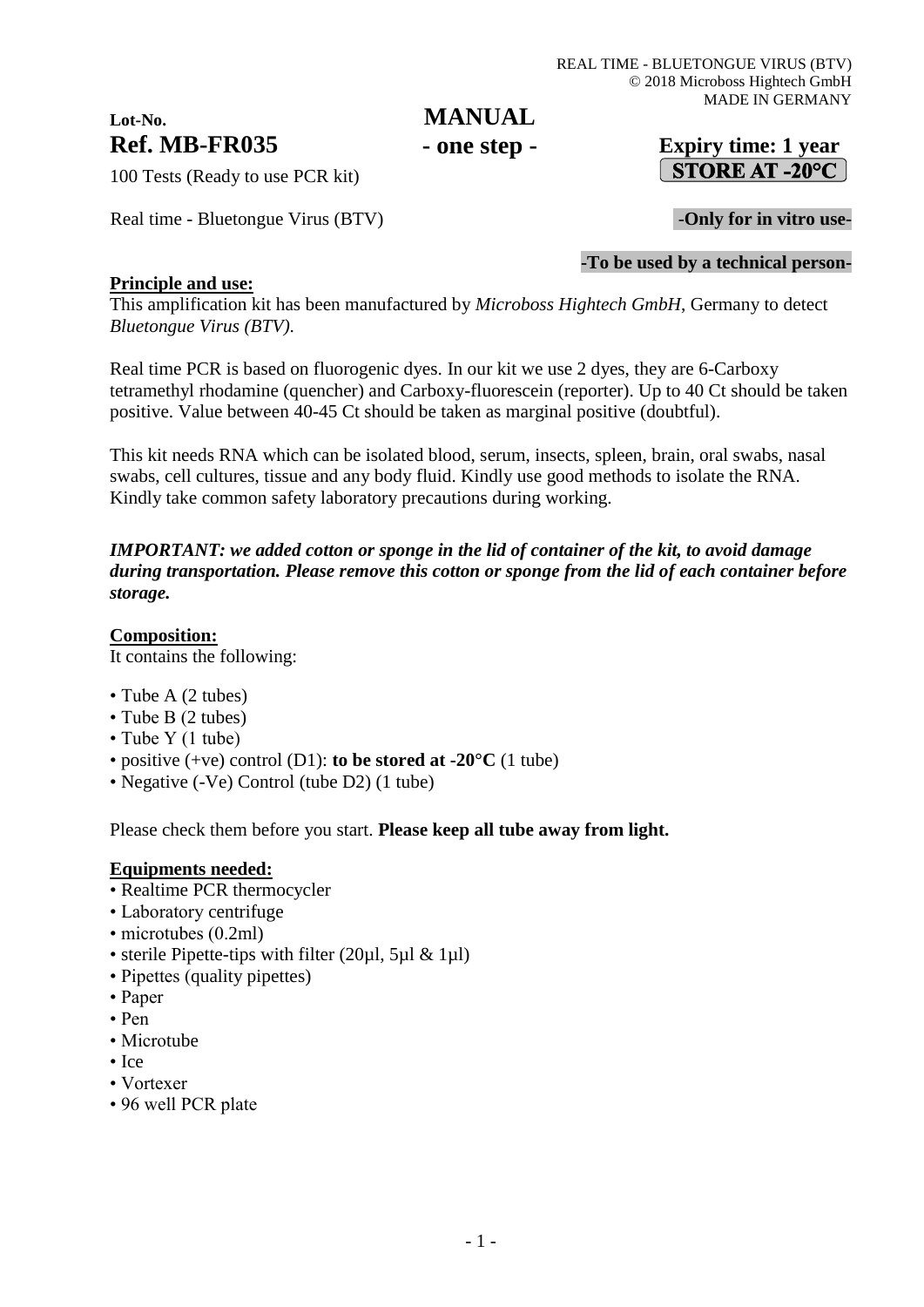## **Procedure:**

After your DNA isolation is completed. (Kindly use good quality isolation method). Please go to PCR step.

## **STEP A**

1. Kindly thaw **one tube** each: A, B, Y, D1 and D2. After thawing, kindly put tubes at 4°C (as it is better). If the kit is not in use, store at -20°C.

2. Mark your microtubes with a sample number, +ve Control and –ve Control. You can use 96 well microplate instead of tubes.



**TIP: Add 7µl A + 10µl B + + 1µl Y = 18µl per reaction. In case you want to run 10 reactions i.e. you need total 180µl, therefore you should mix 70µl of**  $A + 100\mu$ **l of**  $B + 10\mu$ **l of**  $Y = 180\mu$ **l from which you can take 18µl and add to each tube. This way you save time and hardware.**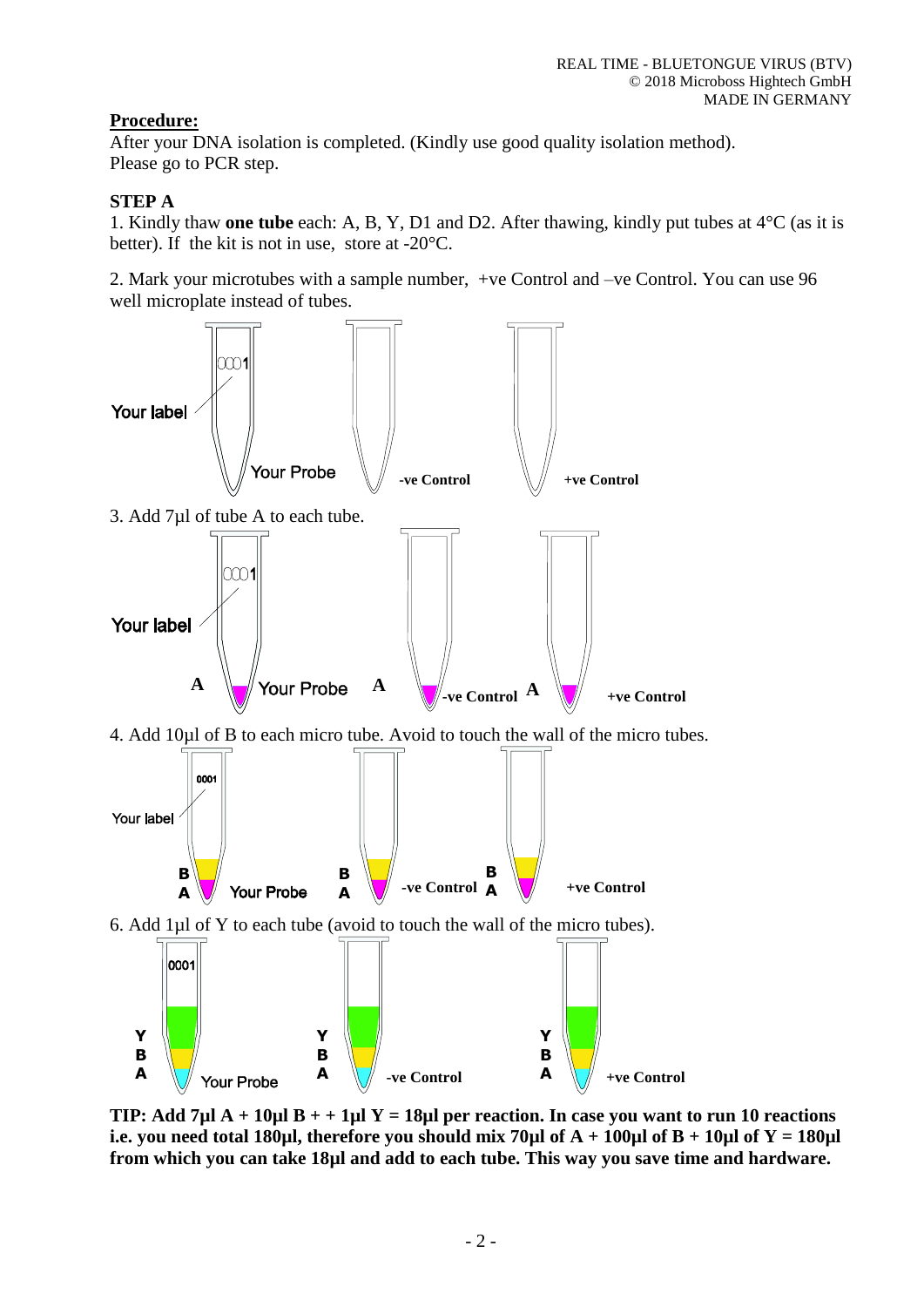7. Add 2µl of your RNA with sterile pipette-tip with filter to each micro tube according to your label except +Ve and -Ve (avoid touching the wall). **Use every time a new pipette tip** (for each sample) ! Mix it.



8. Use new pipette tip with filter. Add 2µl of tube D1. This is the positive control supplied with our kit. Mix it.



9. Use a new pipette tip. Add 2µl of –Ve (tube D2) to –Ve Control (don't touch the wall).Mix it.



10. Centrifuge all tubes for 20 sec. for 8000 rpm (this is not necessary but it is better).

11. Run the program of your thermocycler as followings: Kindly check whether you have added everything correctly as the level of the volume of each micro tube must be almost the same.



**You must use quencher and reporter dye to setup your software (see FAQ) and run the following program:**

- 1. 60 minutes at 42°C 10 minutes at 70°C
- 2. 15 seconds at  $95^{\circ}$ C  $\rightarrow x$  45 cycles 60 seconds at 60°C

Before you start the PCR program, kindly check whether tubes are closed properly. **Microtubes must be in contact with metal block** (important!). There should be no air or lose contact with metal block of thermocycler.